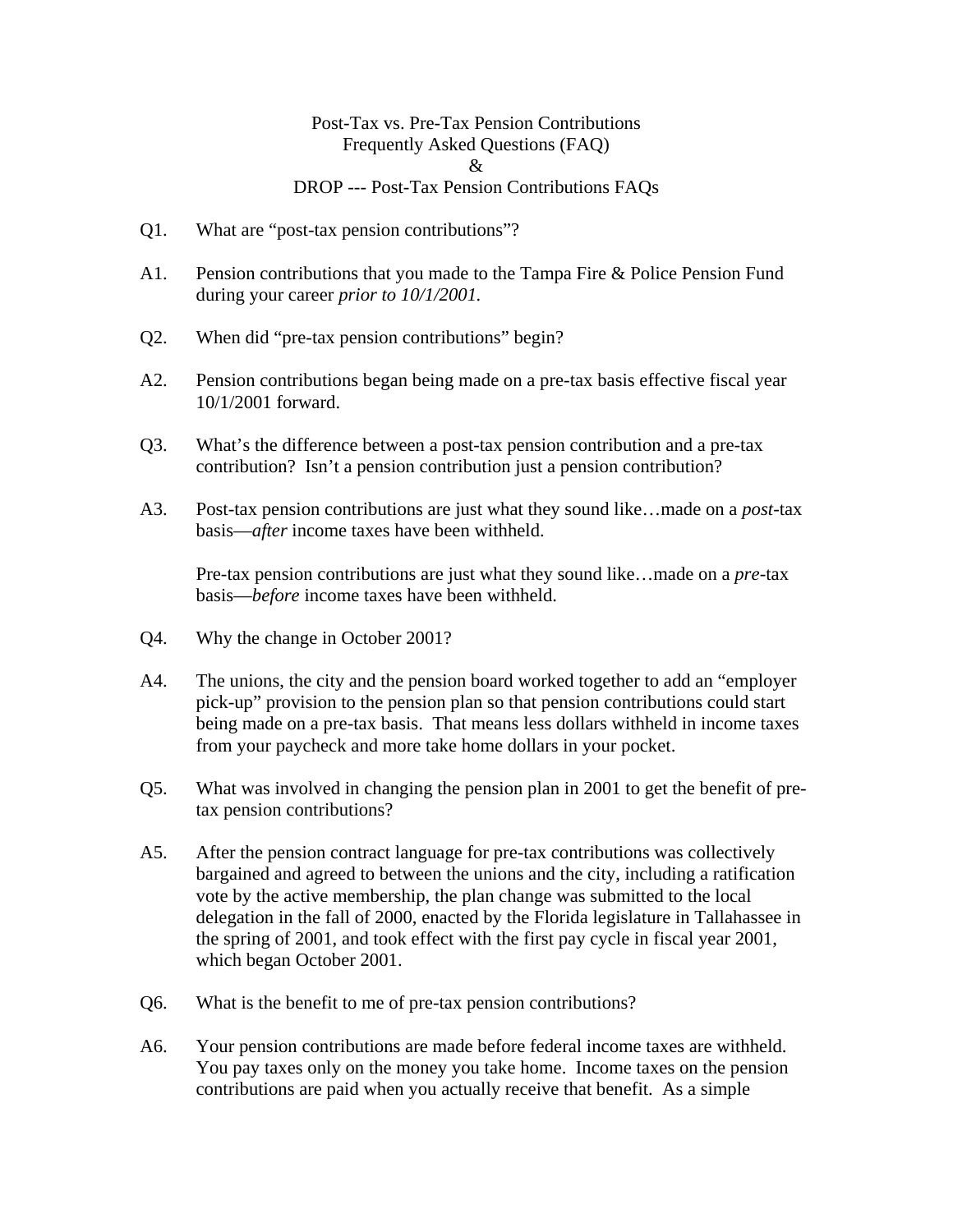example only, if your gross pay is \$2,000 and F&P pension contributions are 10% of pay, or \$200, then you are taxed only on \$1,800, rather than all \$2,000. The pension contributions are withheld before federal income tax, which means more take home dollars in your pocket.

- Q7. So what?
- A7. Had your pension contributions still been *post*-tax (after taxes), then you would have paid taxes on the entire \$2,000 before the \$200 in pension contributions were withheld.
- Q8. How can I tell what is post-tax and what is pre-tax on my self-service paycheck stub in PeopleSoft?
- A8. In PeopleSoft, post-tax (after tax) pension contributions are called "FP PostTax" and pre-tax (before tax) pension contributions are called "F&P Plan N."
- Q9. I seem to remember when I started 25 years ago that the first few years of pension benefits were not taxed at all. What was that all about?
- A9. Back before 1986, when the tax code changed dramatically under President Ronald Reagan, if you paid in \$50,000 in post-tax pension contributions to the pension fund, then the first \$50,000 that you drew out in monthly pension benefits were not taxed. The instant that you drew out the same amount that you had put in, then your remaining pension benefit became taxable for the rest of your life. Under this old way, you recovered your post-tax pension contributions as quickly as possible.
- Q10. That sounds like a sweet deal. How can I get in on that?
- A10. You can't. The Internal Revenue Code changed in 1986. The thinking at the time on a national level in the federal government and IRS seemed to be that everybody was getting their post-tax pension contributions back too quickly rather than being paid over the period of the actual benefit.

The Internal Revenue Code was changed so that you began to recover your posttax pension contributions in tiny increments spread out over the rest of your expected life. It's called the "exclusion ratio".

Q11. What's an "exclusion ratio?"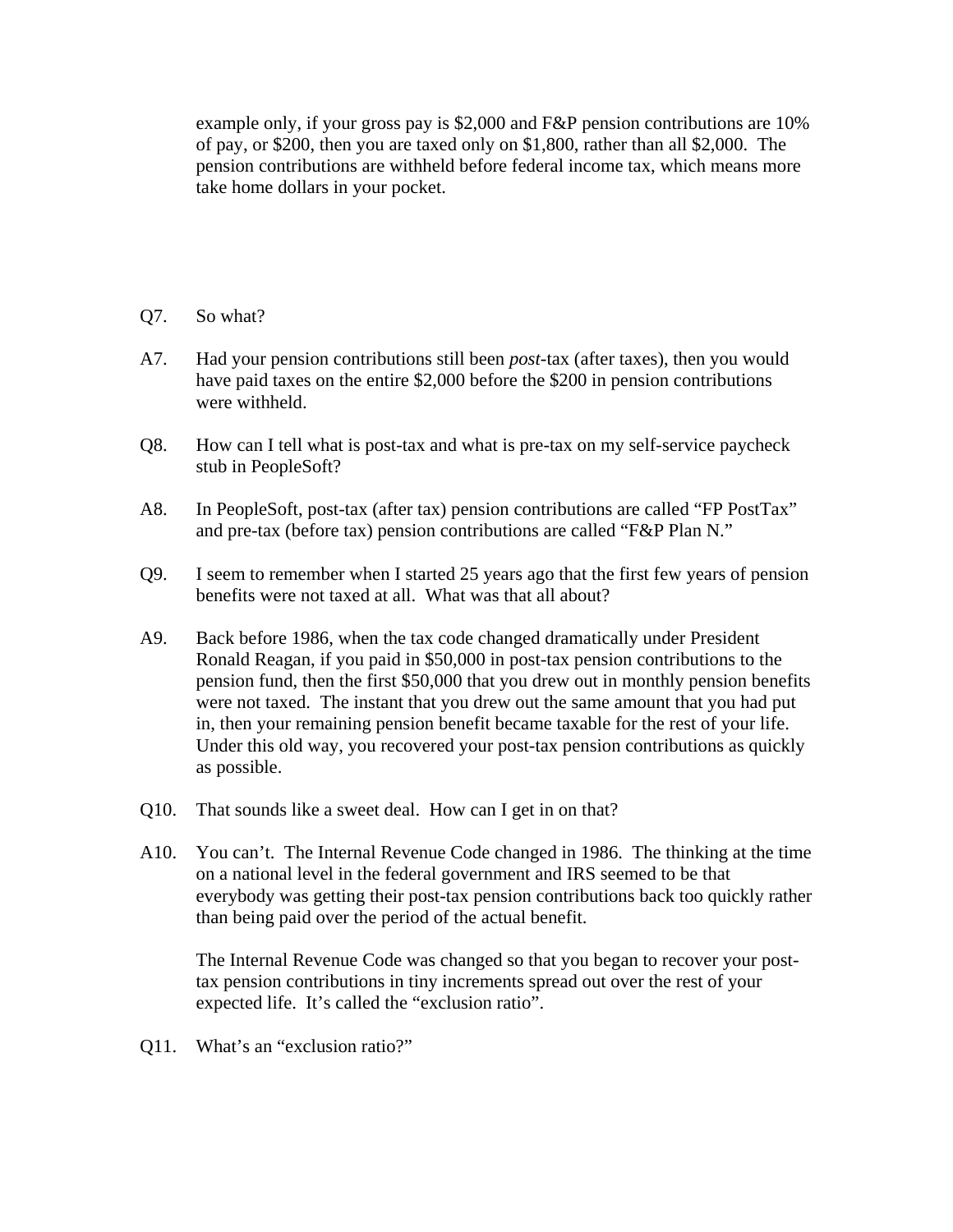A11. The exclusion ratio is different for every single person. It is based upon your attained age and your life expectancy according to IRS mortality tables, your marital status, your spouse's attained age and life expectancy, the post-tax pension contributions you made to the fund, your monthly pension benefit when you start drawing benefits and the total amount of pension benefits that you are expected to draw out over your lifetime. Complicated enough?

- Q12. What??
- A12. We don't make the IRS rules, we just abide by them.

 A simplified exclusion ratio example is, say someone retires with a \$1,000 per month benefit and a remaining life expectancy of 30 years (30 years x 12 months in a year = 360 monthly payments) and is not married. At the snapshot taken at retirement for the exclusion ratio calculation, they are expected to draw out \$360,000 over 30 years. They paid in \$20,000 in post-tax pension contributions during their career. Taking the \$20,000 post-tax pension contributions and dividing by \$360,000 of expected lifetime of payments gives an exclusion ratio of 5.55%. (\$20,000 divided by \$360,000 = 5.5%) In other words, every month for that \$1,000 benefit paid, 5.55% of it is not taxed because it represents a partial recovery of the post-tax pension contributions that person made during their career, in this simple example.

- Q13. I still don't get it.
- A13. The exclusion ratio is so small that it is barely noticeable each pension check. The direct deposit advice notice of that pensioner would show \$1,000 gross and \$55.50 non-tax. Meaning, that pensioner is only paying income tax on \$944.50  $($1,000 \text{ gross minus } $55.50 \text{ non-tax} = $944.50), \text{ instead of all $1,000.}$
- Q14. Do I ever recover the tax benefit of my entire post-tax pension contributions from the federal government?
- A14. Yes, if you live long enough. If you got \$1,000 per month for 30 years (360 months life expectancy) and 5.55% of each \$1,000 check was not taxed, at the end of that 30 year life expectancy, you would have had the benefit of having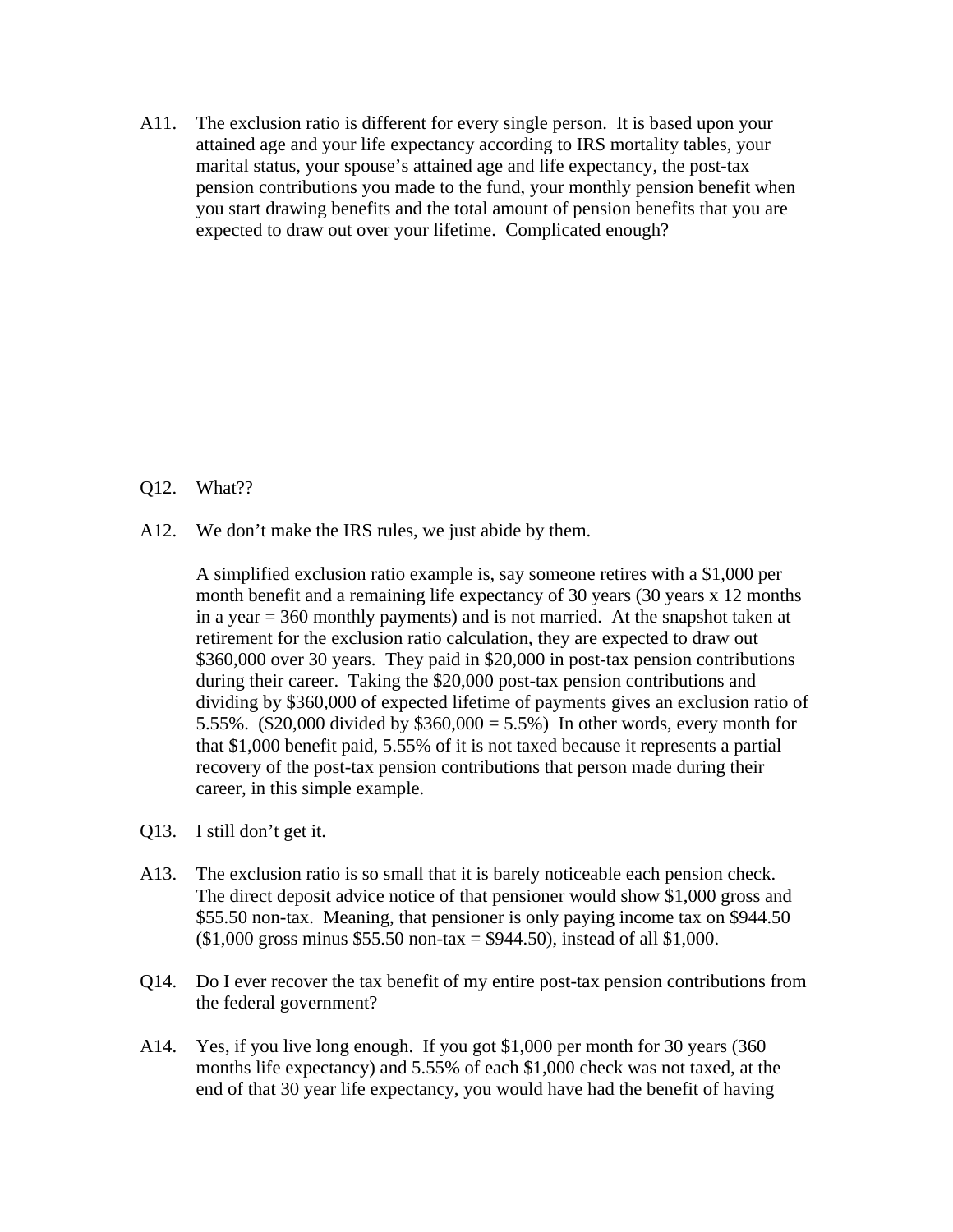\$19,980 not taxed during that time. Compare that to the \$20,000 of post-tax pension contributions that you put into the fund during your career, and you are even. If you live beyond the IRS's life expectancy for you, then you come out ahead.

- Q15. How do I tell on my direct deposit advice notice how much of my monthly pension benefit is not taxed because it represents a partial recovery of my post-tax pension contributions?
- A15. The dollar amount is called plain old "non-tax."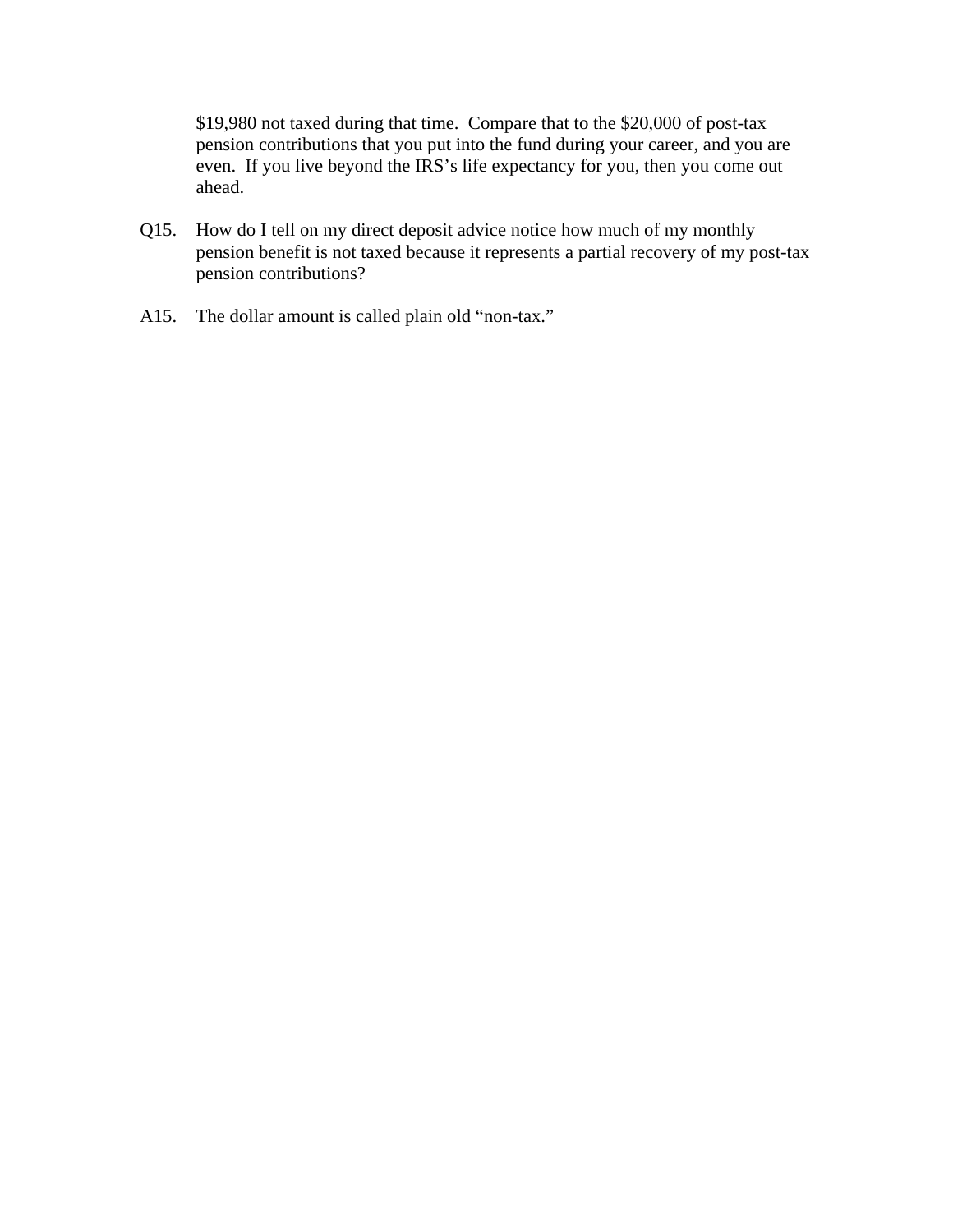DROP & Post-tax Pension Contributions Frequently Asked Questions

- Q16. I'm leaving DROP this fall and I keep hearing people talking about a "free check" we get in December. What's that all about?
- A16. If someone leaves DROP by September  $30<sup>th</sup>$  of one year and is eligible for a DROP rollover that December 31, they will get a DROP statement, a DROP retirement distribution calculation, and a cover letter from the pension office that describes what happens and when.

 If the DROP participant is rolling over to an IRA or to Nationwide Deferred Comp (or any tax qualified vehicle), the rollover is made directly from the pension fund's custodian bank to the rollover recipient bank by December 31.

There is also a separate check that goes to the DROP participant directly from the pension fund's custodian bank, mailed to their home that represents a partial recovery of post-tax pension contributions made during their career that accumulated during the DROP participation period. In other words, it's post-tax money that generally can't be rolled over, so it goes directly to the DROP participant. The figure is calculated and listed on the DROP calculation, which is mailed to the DROP participant's home with a letter of explanation. That check is a recovery of their money, free and clear, with no tax implications because they already paid taxes on it during their career.

Finally, the pension fund's custodian bank issues two 1099s to the DROP participant in this example: one for the rollover--none of which is taxable--and a second one for the partial recovery of post-tax pension contributions--none of which is taxable.

- Q17. So this "extra check" isn't a mistake or a refund or a gift?
- A17. No.
- Q18. How come DROP people get this "extra check" or "free check"?
- A18. Because during the time the person was in DROP, up to 5 years or 60 months for example, they weren't getting a check mailed to their home or direct deposited in their checking or savings account every month where that "exclusion ratio" comes into play. So at the end of the DROP participation period, 5 years or 60 months in this example, the tax benefit of the "exclusion ratio" has built up. The whole time in DROP, the DROP benefit accrues to the tax deferred DROP account.

At the end of DROP, the fund's external CPA calculates the DROP balance and rollover amount, including the "exclusion ratio" that applies to the time while in DROP, and you end up with two amounts at the bottom of the DROP Retirement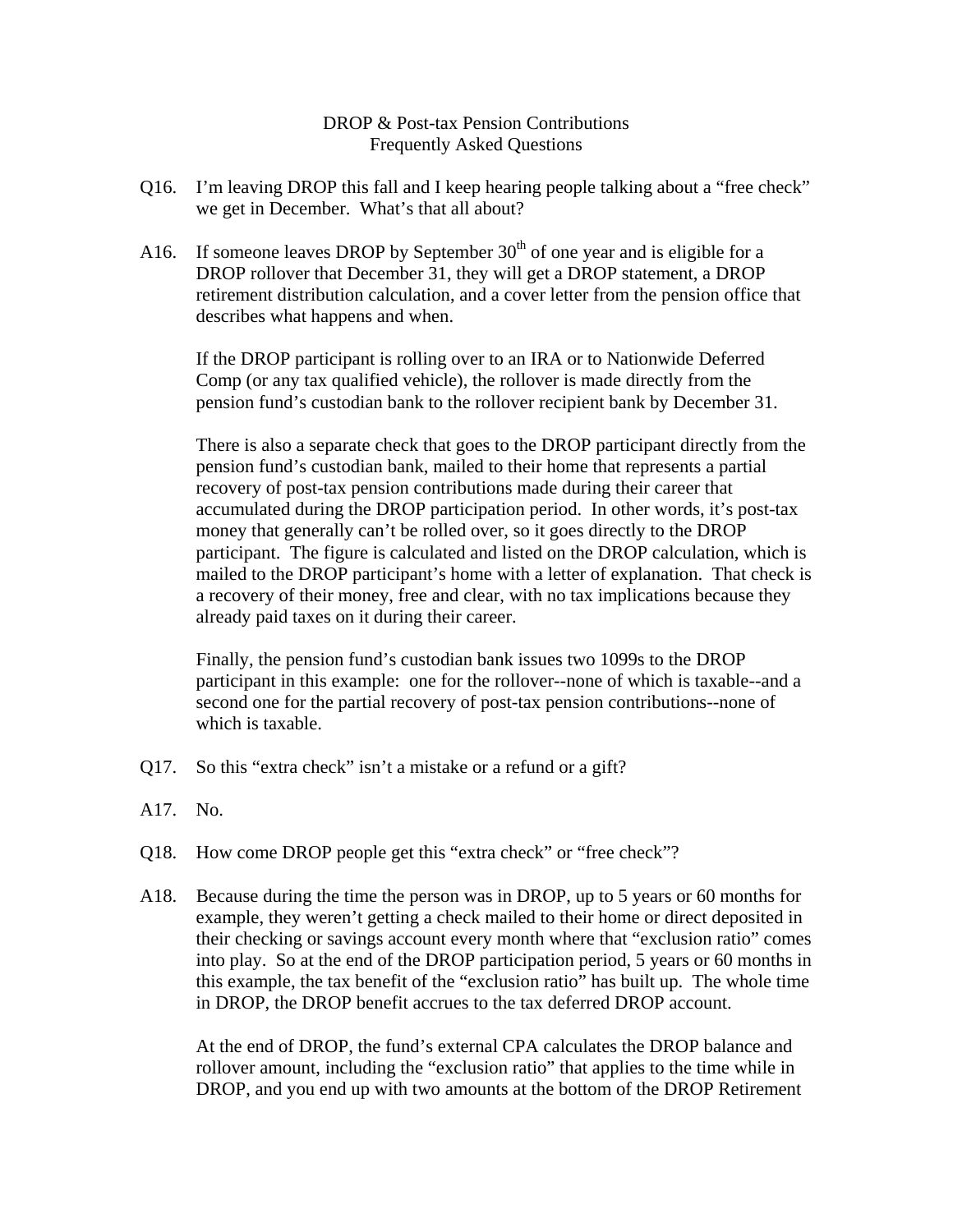Distribution calculation: the amount subject to rollover (usually a big number), and an amount not generally subject to rollover (usually a small number)—and that smaller number represents the partial recovery of post-tax pension contributions. For a DROP participant, this calculation is even a little more complicated than the example in Q&A12 because there's the DROP rollover balance to factor in as well.

- Q19. You lost me.
- A19. You don't have to memorize the Internal Revenue Code or the mechanics. The fund's external CPA is a professional tax expert well versed in the incredibly complex and ever-changing Internal Revenue Code. The fund also retains the services of a national special tax counsel firm, also well versed in the Internal Revenue Code.
- Q20. So this "extra check" or "free money" gets mailed to my house by the pension fund's custodian bank by December 31, which arrives after my DROP statement and calculations and cover letter, is mine free and clear and I don't have to pay income taxes on it later?
- A20. Correct. The partial recovery of post-tax pension contributions is yours free and clear to enjoy. It is not taxable since you already paid taxes on your post-tax pension contributions during your career.
- Q21. Is there a way to ballpark my "extra check?"
- A21. No. The "exclusion ratio" is different for every single person, every single time. It is based upon your attained age at retirement, your life expectancy, your marital status, your spouse's attained age at your retirement, your spouse's life expectancy, the dollar amount of post-tax pension contributions you made during your career, and the total expected pension payout over your lifetime, including final DROP figures. This calculation is done by the fund's external CPA once, and only once, in December after the DROP participant has separated from service by September 30.
- Q22. Does any DROP participant get this "extra check" any time they want it?
- A22. No. This "extra check", which represents a partial recovery of post-tax pension contributions made during your career, is paid only to a DROP participant who separates from service prior to September 30 who receives a rollover or lump sum distribution of their DROP account by December 31.